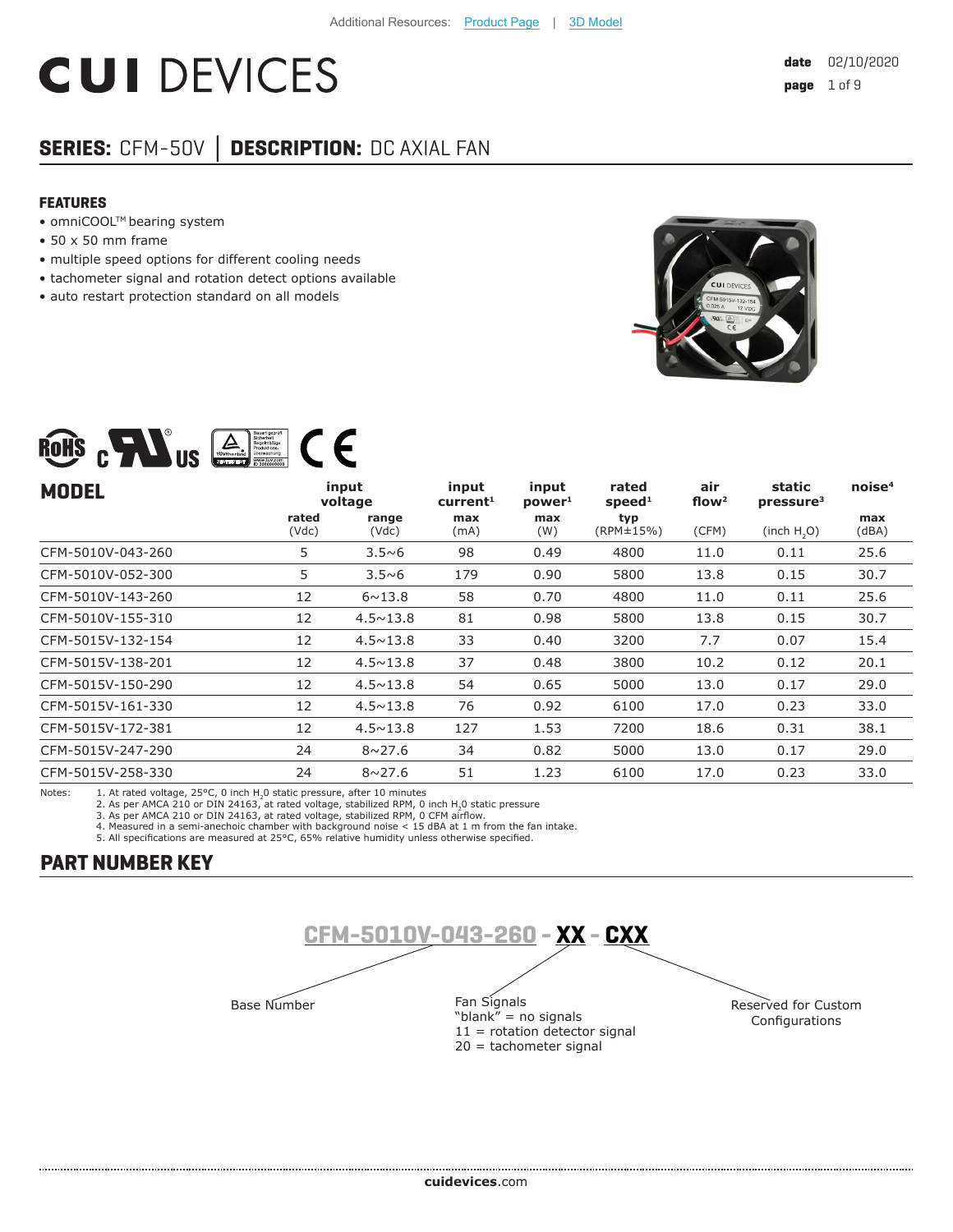### **INPUT**

| parameter                            | conditions/description                     | min      | typ | max          | units      |
|--------------------------------------|--------------------------------------------|----------|-----|--------------|------------|
|                                      | 5 Vdc input models                         | 3.5      |     | ь            | Vdc        |
| operating input voltage <sup>1</sup> | 12 Vdc input models<br>24 Vdc input models | 4.5<br>8 | 24  | 13.8<br>27.6 | Vdc<br>Vdc |
|                                      | 5 Vdc input models                         |          | 3.5 |              | Vdc        |
| starting voltage <sup>2</sup>        | 12 Vdc input models                        |          | 4.5 |              | Vdc        |
|                                      | 24 Vdc input models                        |          |     |              | Vdc        |

Note: 1. See Model section on page 1 for specific input voltage ranges. 2. Starting voltage for model CFM-5010V-143-260 is 6 Vdc.

# **PERFORMANCE3**

| parameter       | conditions/description                             | min  | typ | max  | units      |
|-----------------|----------------------------------------------------|------|-----|------|------------|
| rated speed     | at rated voltage, 25°C, after 10 minutes           | 3200 |     | 7200 | <b>RPM</b> |
| air flow        | at 0 inch H <sub>2</sub> O, see performance curves | 7.7  |     | 18.6 | CFM        |
| static pressure | at 0 CFM, see performance curves                   | 0.07 |     | 0.31 | inch $H2O$ |
| noise           | at 1 m                                             | 15.4 |     | 38.1 | dBA        |
| Note:           | 3. See Model section on nage 1 for specific values |      |     |      |            |

3. See Model section on page 1 for specific values.

# **PROTECTIONS / FEATURES4**

| parameter                | conditions/description   | min | typ | max | units |
|--------------------------|--------------------------|-----|-----|-----|-------|
| auto restart             | on all models            |     |     |     |       |
| rotation detector signal | available on "11" models |     |     |     |       |
| tachometer signal        | available on "20" models |     |     |     |       |

Notes: 4. See Application Notes for details.

# **SAFETY & COMPLIANCE**

| parameter                      | conditions/description                                               | min | typ    | max | units |
|--------------------------------|----------------------------------------------------------------------|-----|--------|-----|-------|
| insulation resistance of frame | at 500 Vdc between internal stator and positive<br>lead wire         | 10  |        |     | MΩ    |
| dielectric strength            | apply 500 Vac for 1 minute between housing and<br>positive lead wire |     |        |     |       |
| safety approvals               | UL/cUL 507, TUV (EN 60950-1)                                         |     |        |     |       |
| EMI/EMC                        | EN 61000-6-1:2007, EN 61000-6-3:2007+A1                              |     |        |     |       |
| life expectancy                | at 40°C, 65% RH                                                      |     | 70,000 |     | hours |
| <b>RoHS</b>                    | yes                                                                  |     |        |     |       |

# **ENVIRONMENTAL**

| parameter             | conditions/description | min    | tvo | max | units |
|-----------------------|------------------------|--------|-----|-----|-------|
| operating temperature |                        | $-111$ |     |     |       |
| storage temperature   |                        | -40    |     | 70  |       |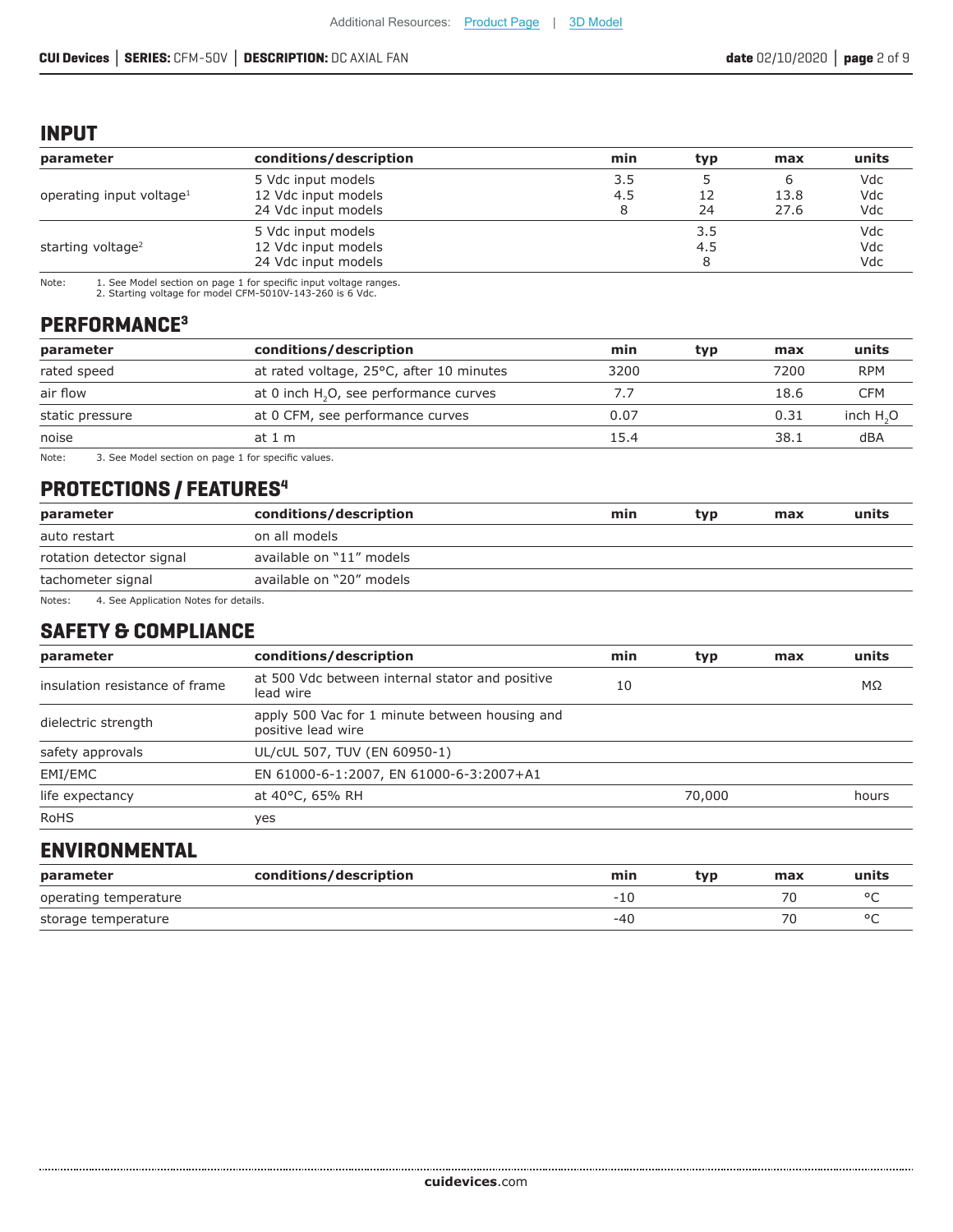# **PERFORMANCE CURVES**

### **CFM-5010V-043-260 CFM-5010V-052-300**





### **CFM-5010V-143-260**



### **CFM-5010V-155-310**

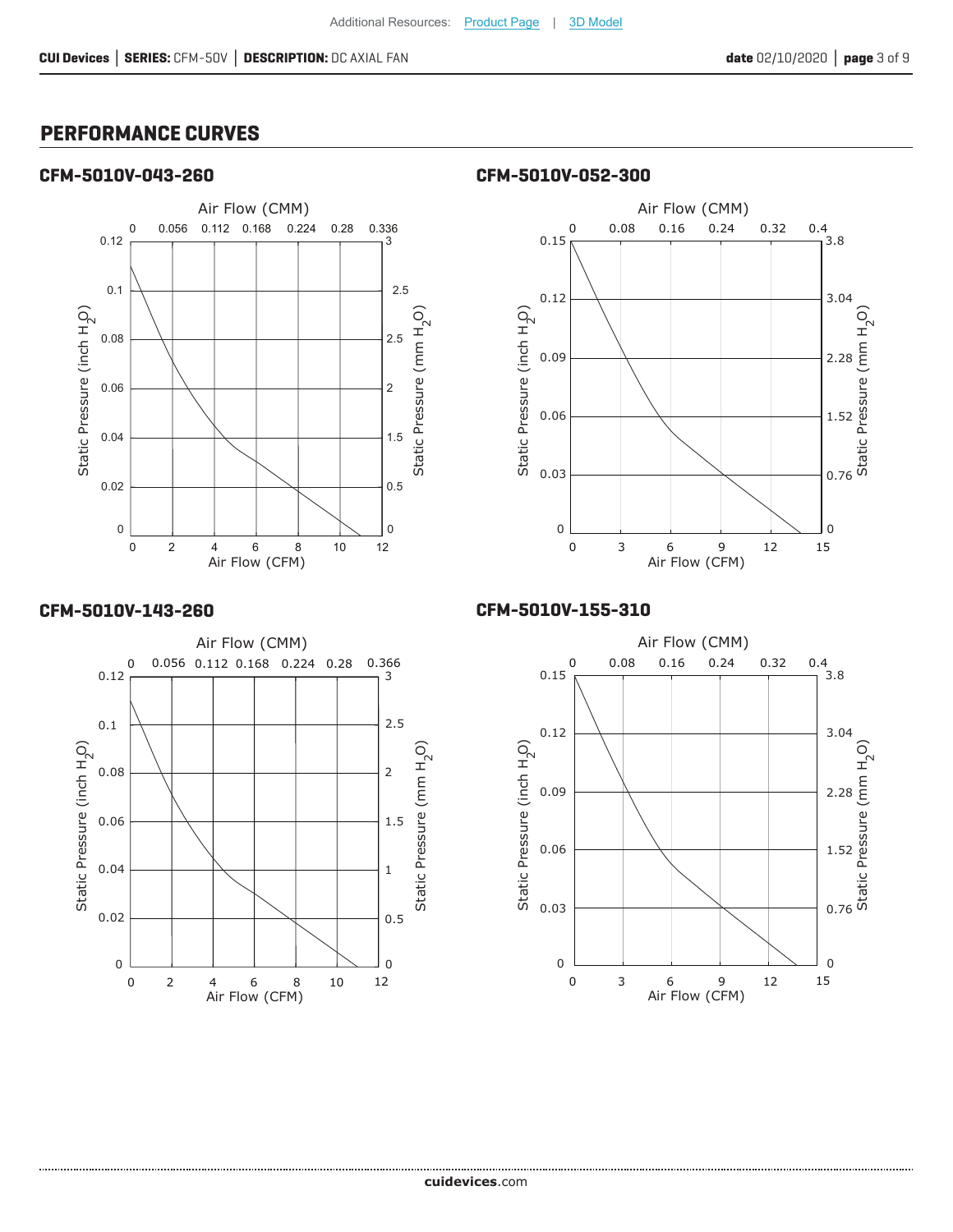# **PERFORMANCE CURVES (CONTINUED)**

### **CFM-5015V-132-154 CFM-5015V-138-201**





### **CFM-5015V-150-290**



### **CFM-5015V-161-330**

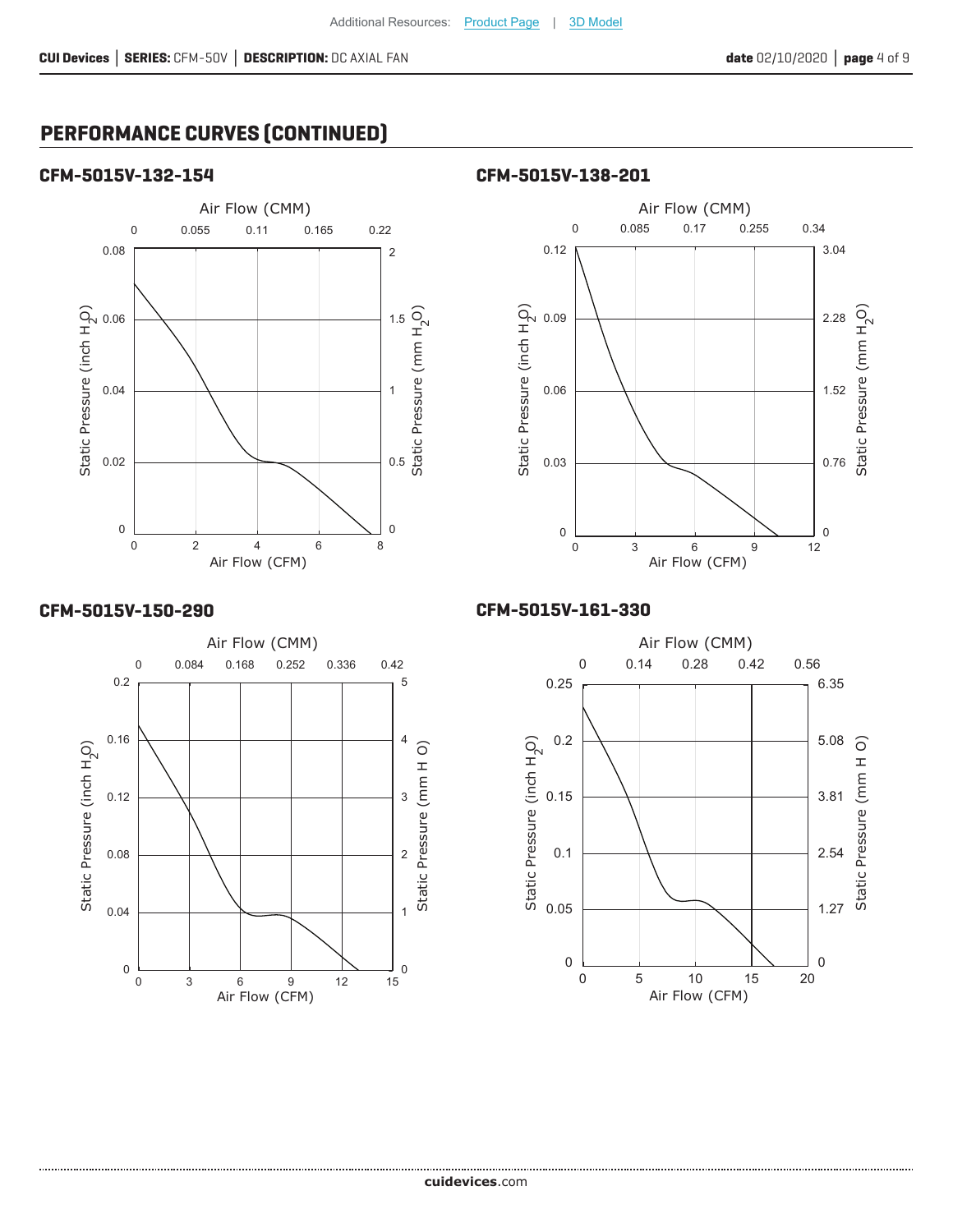# **PERFORMANCE CURVES (CONTINUED)**

### **CFM-5015V-172-381 CFM-5015V-247-290**





### **CFM-5015V-258-330**

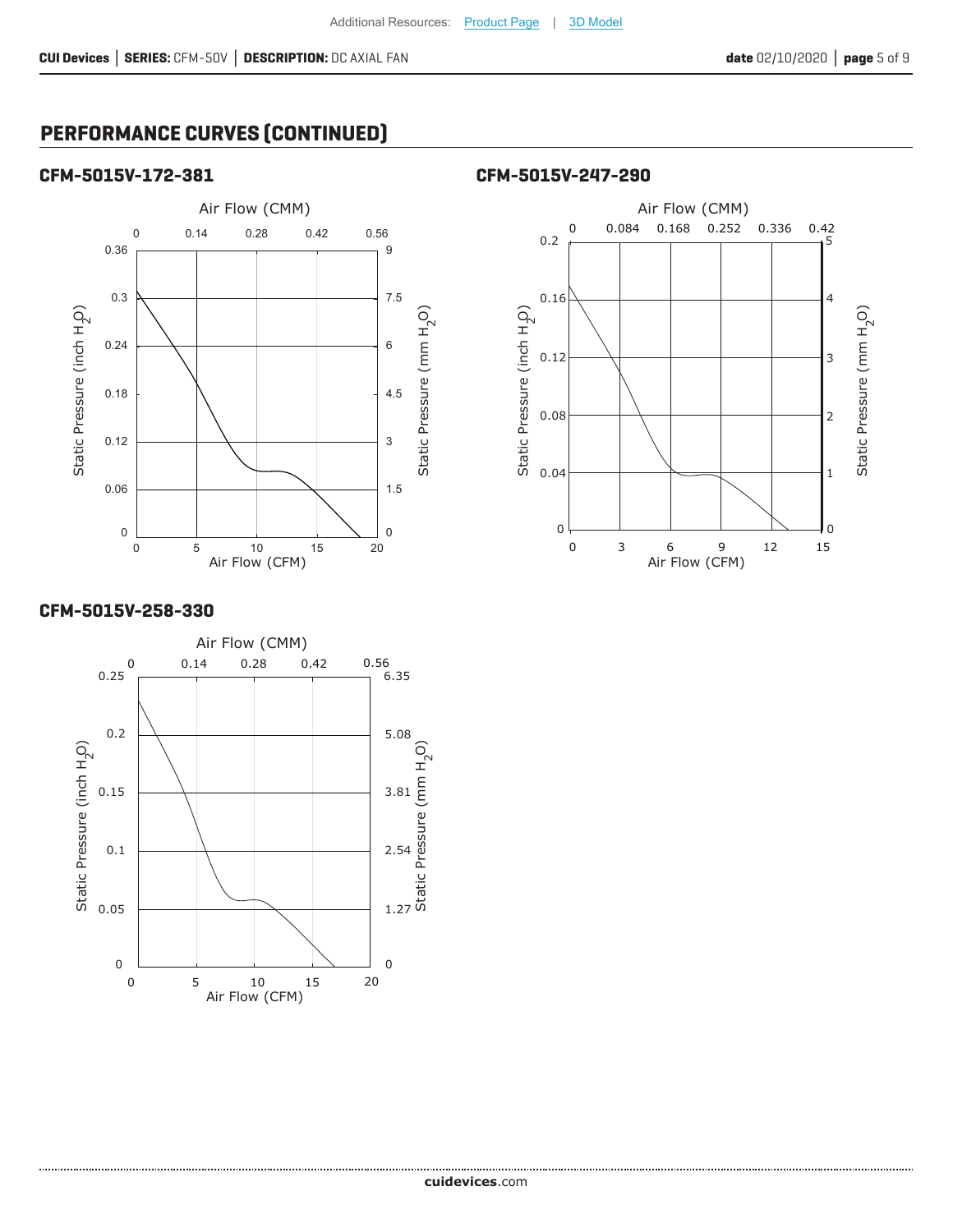# **MECHANICAL**

| parameter             | conditions/description                                           | min | typ        | max | units    |
|-----------------------|------------------------------------------------------------------|-----|------------|-----|----------|
| motor                 | 4 pole DC brushless                                              |     |            |     |          |
| bearing system        | omniCOOL™                                                        |     |            |     |          |
| direction of rotation | counter-clockwise viewed from front of fan blade                 |     |            |     |          |
| dimensions            | CFM-5010V models: 50 x 50 x 10<br>CFM-5015V models: 50 x 50 x 15 |     |            |     | mm<br>mm |
| material              | PBT (UL94V-0)                                                    |     |            |     |          |
| weight                | CFM-5010V models<br>CFM-5015V models                             |     | 19.5<br>33 |     |          |

# **MECHANICAL DRAWINGS**

#### units: mm

wire: UL 1007, 26 AWG

### **CFM-5010V**

| WIRE CONNECTIONS       |                    |  |  |
|------------------------|--------------------|--|--|
| Wire Color<br>Function |                    |  |  |
| Red                    | $+V$ in            |  |  |
| Black                  | -Vin               |  |  |
| White <sup>1</sup>     | <b>RD Signal</b>   |  |  |
| Yellow <sup>1</sup>    | <b>Tach Signal</b> |  |  |

| MOUNTING SCREW (Pan Head)                                  |    |                |              |  |  |
|------------------------------------------------------------|----|----------------|--------------|--|--|
| Standard<br>Screw Type<br>Size<br>Torque                   |    |                |              |  |  |
| Machine Screw                                              | M4 | JIS B1111-1974 | $3~4$ kgf-cm |  |  |
| JIS B1122 Type 2 $ 5~6$ kgf-cm<br>Self-tapping Screw<br>M5 |    |                |              |  |  |





# **CFM-5015V**

| WIRE CONNECTIONS    |                    |  |  |  |
|---------------------|--------------------|--|--|--|
| Wire Color          | Function           |  |  |  |
| Red                 | +Vin               |  |  |  |
| Black               | -Vin               |  |  |  |
| White <sup>1</sup>  | <b>RD Signal</b>   |  |  |  |
| Yellow <sup>1</sup> | <b>Tach Signal</b> |  |  |  |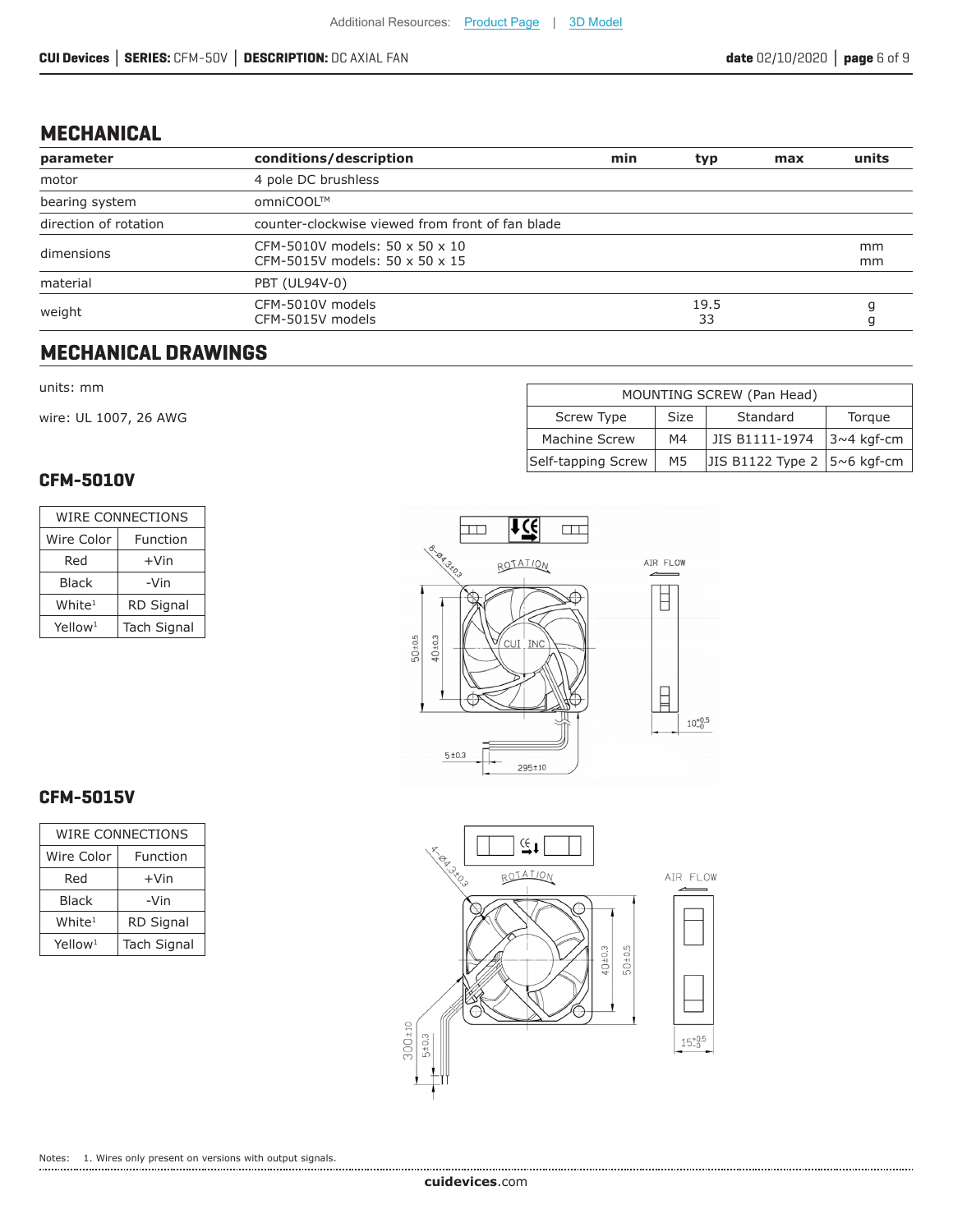# **APPLICATION NOTES**

### **Auto Restart Protection**

When the fan motor is locked by an external force, the device will temporarily turn off electrical power to the motor and restart automatically when the locked rotor condition is released.

#### **Figure 1: Auto Start Protection**



### **Rotation Detector Signal (White Wire)**

The rotation detector signal is used to detect if the fan motor is operating or stopped. The output will be logical low (VL) when fan is operating and be logical high (Vcc) when fan motor is locked. (See Figures 2~3 below).



### **Tachometer Signal (Yellow Wire)**

The tachometer signal is for detecting the rotational speed of the fan motor. The output will be a square wave when fan is operating and logical high (Vcc) when fan motor is locked (See Figures 4~5 below). The relationship between RPM & output pulses from the signal wire is as follows.



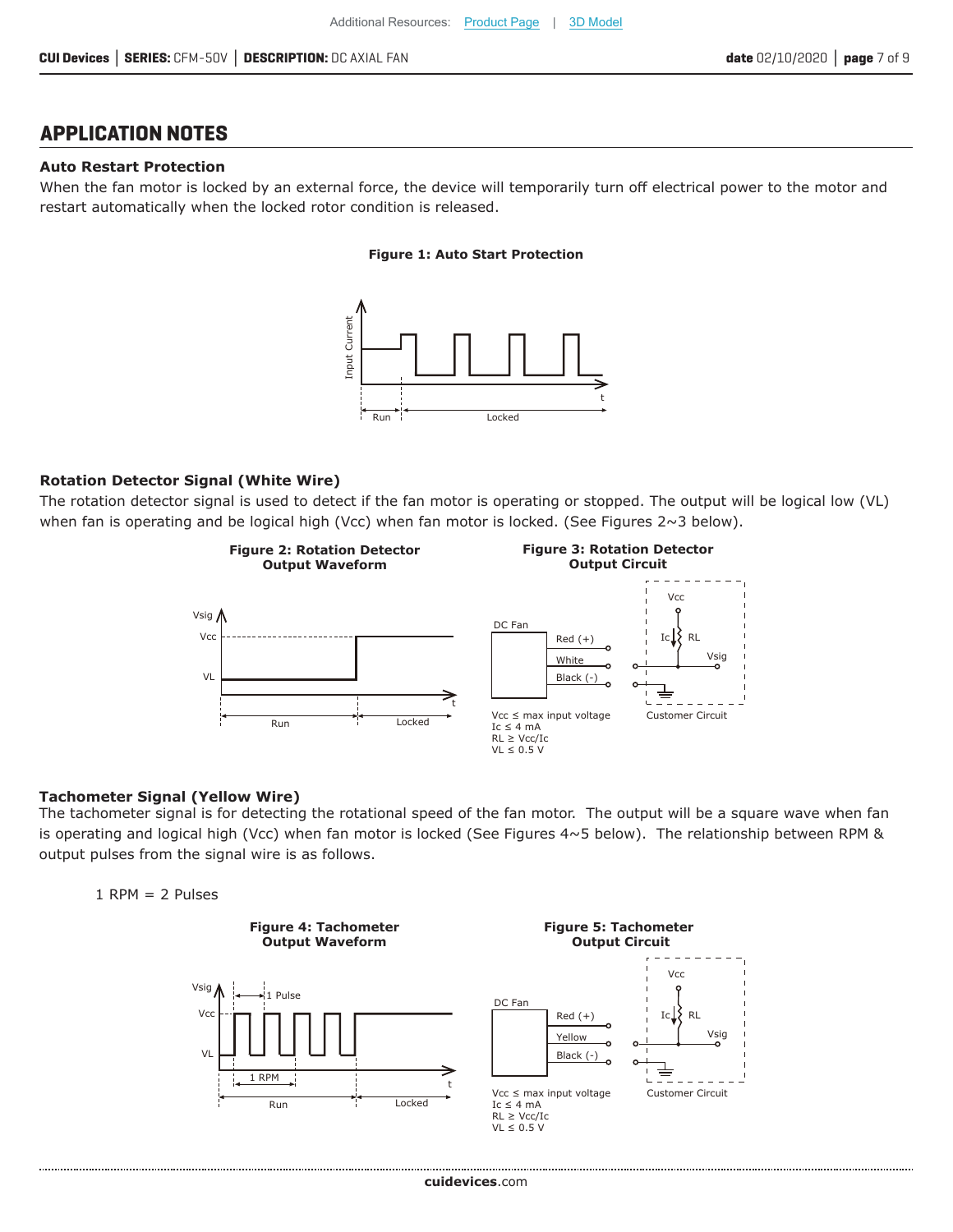# **SAFETY CONSIDERATIONS**

- 1. Do not use or operate this fan in excess of the limitations set forth in this specification. CUI is not responsible for the non-performance of this fan and/or any damages resulting from its use, if it is not used or operated in accordance with the specifications.
- 2. CUI recommends adding a protection circuit to the product or application in which this fan is installed, such as a thermo-fuse, or current fuse or thermo-protector. The failure to use such a device may result in smoke, fire, electric shock by insulation degradation in cases of motor lead short circuit, overload, or over voltage, and/or other failure.
- 3. CUI recommends installing a protection device to the product or application in which this fan is installed if there is a possibility of reverse connection between Vdc (+) and GND (-). The failue to install such a device may result in smoke, fire, and/or destruction, although these conditions may not manifest immediately.
- 4. This fan mush be installed and used in compliance with all applicable safety standards and regulations.
- 5. Use proper care when handling and/or installing this fan. Improper handling of installation of this fan may cause damage that could result in unsafe conditions.
- 6. Use proper care during installation and/or wiring. Failure to use proper care may cause damage to certain components of the fan including, but not limited to, the coil and lead wires, which could result in smoke and/or fire.
- 7. Do not use power or ground PWM to control the fan speed. If the fan speed needs to be adjusted, please contact CUI to customize the product design for your application.
- 8. For critical or extreme environments, including non-stop operation, please contact CUI and we will gladly provide assistance with your product selection to ensure an appropriate cooling product for your application.
- 9. When building your device, please examine thouroughly any variation of EMC, temperature rise, life data, quality, etc. of this product by shock/drop/vibration testing, etc. If there are any problems or accidents in connection with this product, it should be mutually discussed and examined.
- 10. Use proper care when handling these fans. Components such as fan holders or bearings may be damaged, if touched with fingers or other objects. Additionally, static electricity (ESD) may damage internal circuits of the fan.
- 11. Do not operate these fans in proximity to hazardous materials such as organic silicon, cyanogens, formalin, phenol, or corrosive gas environments including, but not limited to,  $H_2S$ ,  $SO_2$ , NO<sub>2</sub>, or Cl<sub>2</sub>.
- 12. CUI recommends that you protect these fans from exposure to outside elements such as dust, condensation, humidity, or insects. Exposure of this fan to such elements may affect its performance and my cause safety hazards. CUI does not warrant against damage to the product caused by outside elements.
- 13. The fans must be installed properly and securely. Improper mounting may cause harsh resonance, vibration, and noise.
- 14. Do not store these fans in an environment with high humidity. These fans must be stored in accordance with the specified storage temperature.
- 15. CUI reserves the right to use components from multiple sources at its discretion. The use of components from other sources will not affect the specifications as described herein.
- 16. The life expectancy of these fans has not been evaluated for use in combination with any end application. Therefore, the life expectancy that relate to these fans are only for reference.